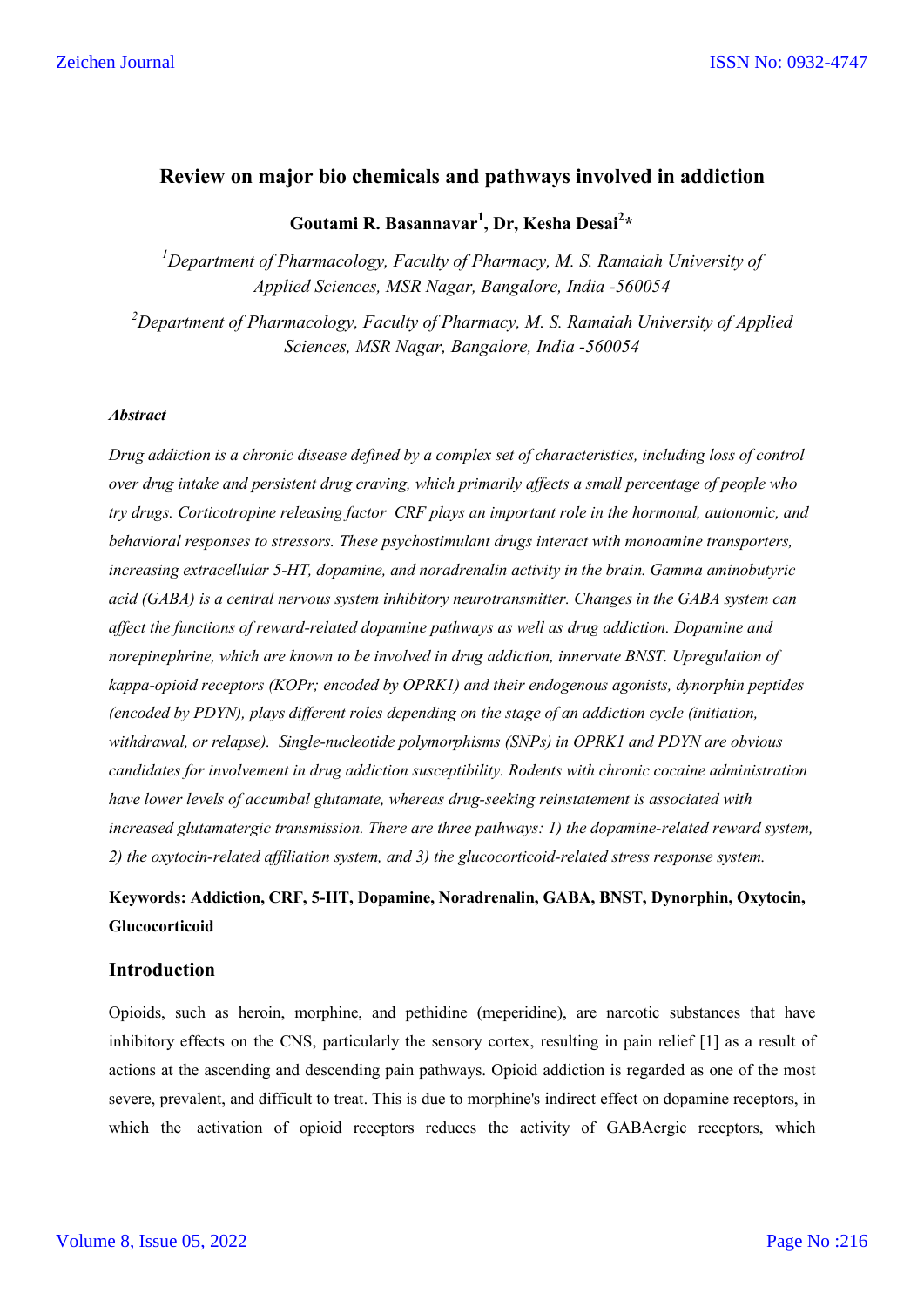gives inhibitory effect on dopaminergic neurons. This results in an uncontrollable release of dopamine as well as the manifestation of euphoria.[1] Addiction is a complex phenomenon with serious social, economic, and health implications. Opioid addiction has been shown to cause mood disturbances as well as anxiety, depression, and cognitive impairments. Opioid abuse leads to deficits in learning, memory, attention, reasoning, and impulse control.[2] Opioid ligands' physiological and pharmacological effects are primarily mediated by -opioid receptor activities in the brain's mesocorticolimbic pathway. The receptor contributes to the hedonic properties of opioid agonists, natural rewards, behavioural motivation, and emotion regulation. The ventral tegmental area (VTA), which is located in the midbrain, is the primary site of action for opioid.[3]

### **Epidemiology**

In recent years, the misuse of prescription opioids in the United States has resulted in what is now known as the "opioid epidemic," a public health crisis costing the US healthcare system \$26 billion and resulting in 16,000 deaths in 2013. (Florence et al., 2016). Identifying addiction markers can help identify those at risk and reduce fatalities. With a relapse rate of 40–60% (National Institute on Drug Abuse [NIDA], 2020), achieving personalised and effective treatment options is a pressing issue.[4] According the National Survey of Drug Use and Health, in 2019, 57.2 million people aged ≥12 used illicit drugs in the past year. This represents an increase in percentage of people using illicit drugs, increasing from 17.8% in 2015 to 20.8% in 2019. The most commonly used illicit drug in the past year was marijuana, which was used by 48.2 million people, and increasing rates of cannabis use in adults aged ≥26 appears to be a driver for the noted trend of overall increase in illicit drug use. Adolescents aged 12 to 17 had similar estimates of illicit substance use in 2019 compared to 2015 and 2018, with 17.2% of this age demographic using illicit drugs in the past year.[5]

### **Major bio chemicals involved in addiction**

### **1.CRF**

CRF plays an important role in the hormonal, autonomic, and behavioural responses to stressors. In the dark side of addiction, emphasis is placed on the role of CRF in extrahypothalamic systems in the extended amygdala, including the central nucleus of the amygdala, bed nucleus of the striaterminalis, and a transition area in the shell of the nucleus accumbens. The urocortin/CRF(2) systems have received less attention, but findings suggest that they play a role in the neuroadaptation associated with chronic drug use, sometimes in opposition to the effects of the CRF(1) receptor. According to compelling evidence, the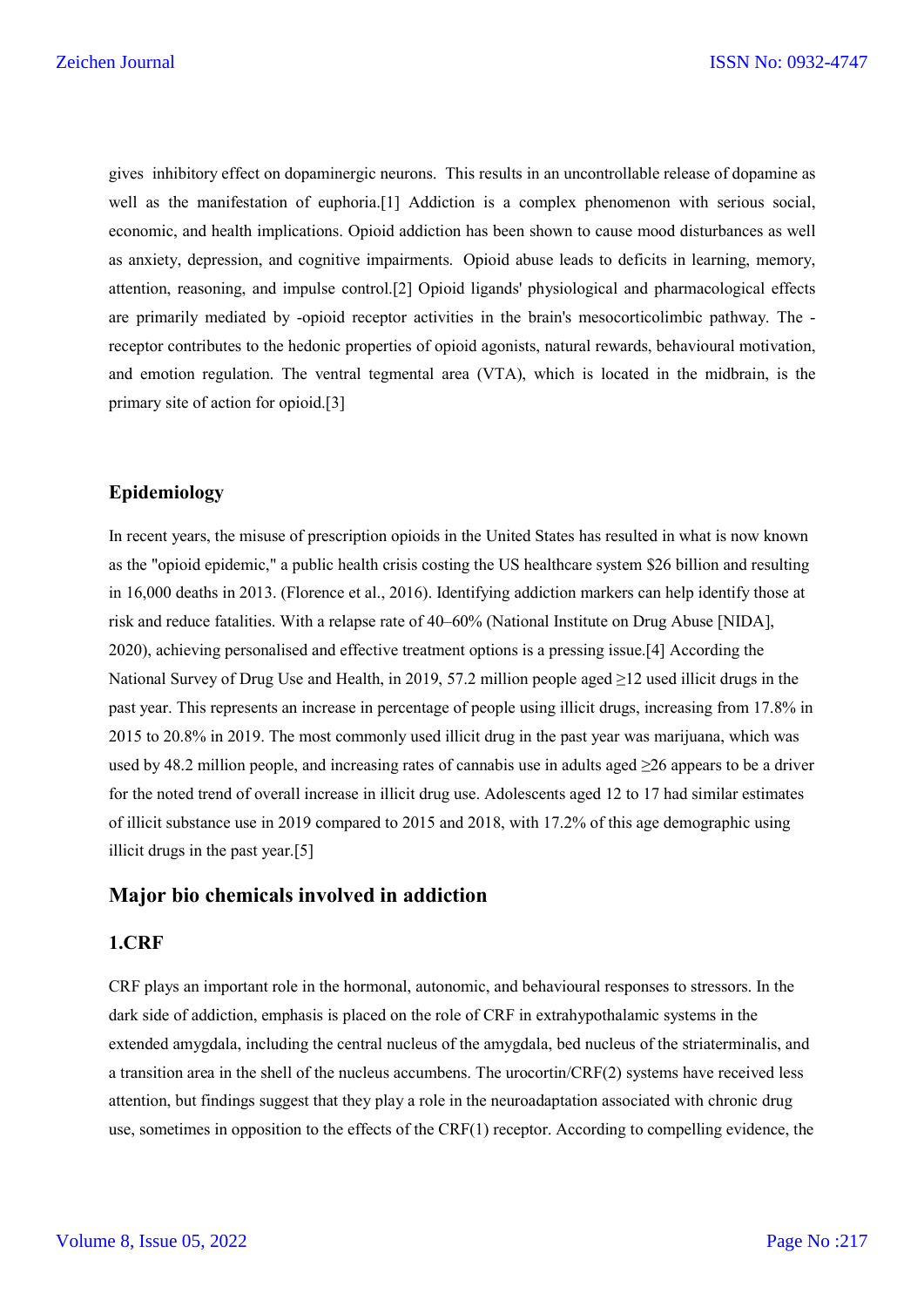CRF stress system, including its activation of the hypothalamic-pituitary-adrenal axis, plays a critical role in initiating and maintaining dependence. Understanding the role of CRF systems in addiction provides not only insight into the neurobiology of the dark side of addiction, but also novel targets for identifying vulnerability to addiction and treating addiction.[6]

#### **2. Dopamine**

Dopamine (DA) regulates processes such as reward, motivation, movement, working memory, and cognition (Chinta& Andersen, 2005). The midbrain dopaminergic neurons, which include the substantia nigra (SN) and ventral tegmental area, are the primary source of DA in the brain (VTA). The dopamine transporter (DAT) is a transmembrane protein found on dopaminergic neurons that takes up DA released into the extracellular space. Dopamine (DA) regulates processes such as reward, motivation, movement, working memory, and cognition. Cocaine raises extracellular DA levels by inhibiting DAT and preventing DA reuptake. [7]

#### **3. Serotonin**

Serotonin1A-receptors (5-HT1A-Rs) are critical components of the brain's 5-HT system. They control the activity of 5-HT neurons as somatodendritic auto receptors and the activity of terminal areas as postsynaptic receptors. These psychostimulant drugs interact with monoamine transporters in the brain, increasing extracellular 5-HT, dopamine, and noradrenalin activity. The increase in 5-HT, which, along with dopamine, is a key mechanism in drug addiction, hyperactivates 5-HT1A-Rs. The progress made in this field demonstrates that brain 5-HT1A-Rs play a critical role in virtually all behaviours associated with psychostimulant addiction. Importantly, pre- and postsynaptic 5-HT1A-R contributions can be separated and frequently act in opposite directions. 5-HT1A-autoreceptors primarily facilitate psychostimulant-related behaviours by limiting the 5-HT response in terminal areas. Postsynaptic 5- HT1A-Rs, on the other hand, primarily inhibit the expression of various addiction-related behaviours. 5- HT1A-Rs play an important role in controlling brain 5-HT activity and spontaneous behaviour, but they also play a complex role in regulating the psychostimulant-induced 5-HT response and subsequent addiction-related behaviours. [8]Serotonergic psychedelics or classic hallucinogens are described as substances capable of altering thought, perception, and mood, without memory impairment, delirium, or addiction, with activation of the serotonin (5-HT) 2A receptor (5-HT<sub>2A</sub>R) as a main pharmacological mechanism.[9]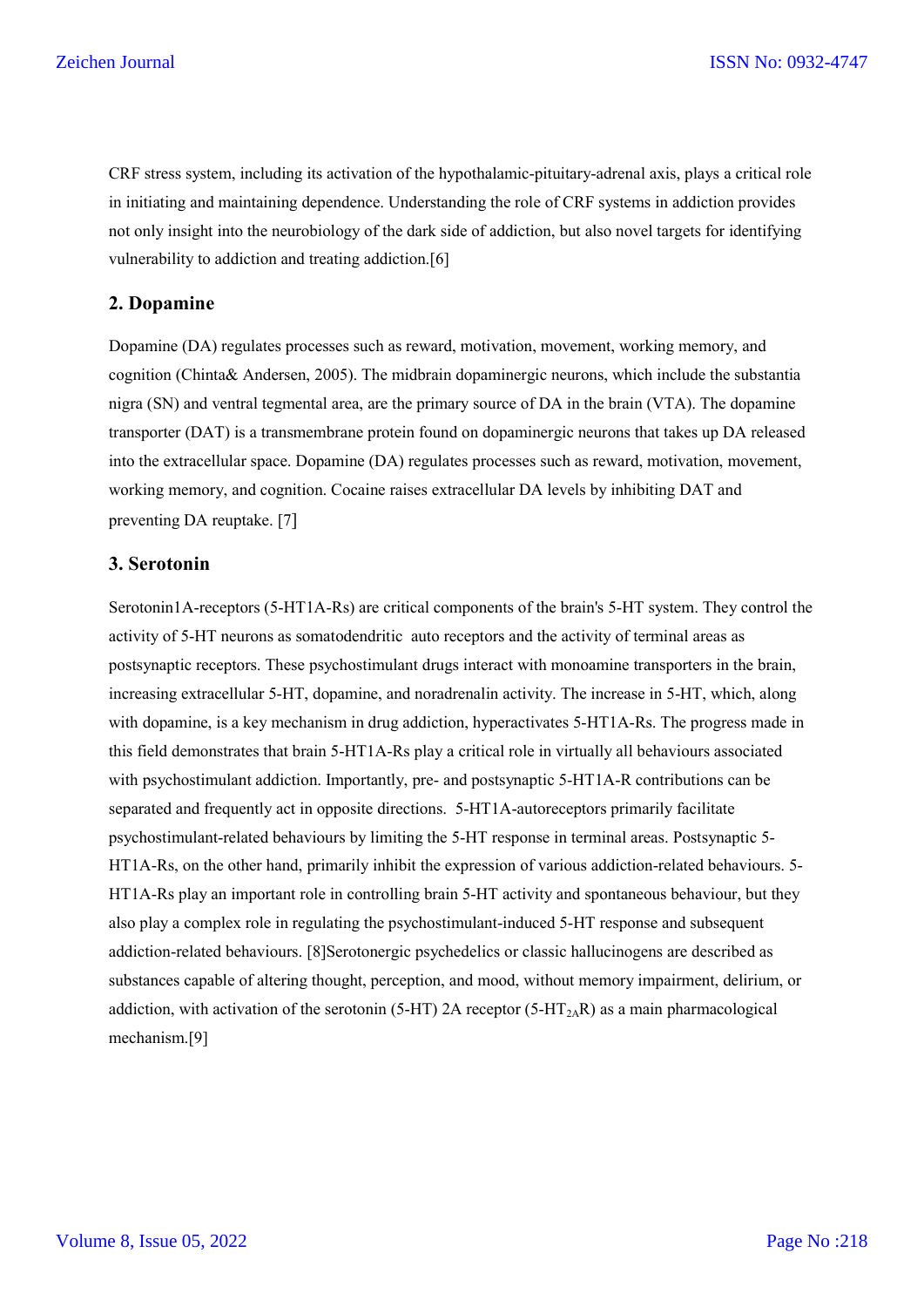### **4. GABA**

Gamma-aminobutyric acid (GABA) is a central nervous system inhibitory neurotransmitter. Synaptic plasticity, learning, and memory are all controlled by the GABA system. Animal models and clinical studies have provided evidence that the GABA system is involved in drug addiction. Heroin primarily stimulates dopamine release in the ventral tegmental area (VTA) and nucleus accumbens (NAc), which are modulated by the GABA system . Changes in the GABA system have been shown to alter the functions of reward-related dopamine pathways and modulate drug addiction .The GABA system may be an appropriate pharmacotherapeutic target for the treatment of drug addiction, and variants of this system may also influence treatment response. A growingnumber of experiments support the idea that GABArelated compounds may attenuate the acute reinforcing effects of cocaine, heroin, nicotine and alcohol in rats; a small number of clinical reports also point to beneficial effects withcocaine addicts and alcoholics.[10,11]

### **5. Norepinephrine**

Cocaine raises extracellular norepinephrine levels by inhibiting the norepinephrine transporter and increases dopamine levels in dopamine transporter deficient mice , implicating norepinephrine signalling in psychostimulant-mediated modulation of dopamine function. Indeed, conditioned place preference, escalated cocaine intake by self-administration, and reinstatement of cocaine seeking are all dopaminedependent behaviours elicited by cocaine . Noradrenergic nuclei project to the ventral midbrain and form synaptic connections with dopaminergic neurons . Noradrenergic nuclei lesions reduce dopamine release in projection areas , whereas stimulation of noradrenergic nuclei excites dopaminergic neurons in a way that is inhibited by systemic administration of 1 adrenergic receptor antagonists . However, the site of action and the mechanism by which norepinephrine signalling mediates cocaine effects are unknown. As a result, we investigated the mechanism by which cocaine mediates increased locomotor activity and increased dopaminergic neuron activity via the 1 adrenergic neurotransmitter in the midbrain, neurotransmission occurs.[ 12]The bed nucleus of striaterminalis (BNST) is a complex limbic area involved in neuroendocrine and behavioural responses, particularly stress response modulation. Dopamine and norepinephrine, which are known to be involved in drug addiction, innervate BNST. Several drugs of abuse are also known to increase dopamine transmission in the BNST, but there has been less research on the effect on norepinephrine transmission. The microdialysis technique was used to investigate the effect of various drugs of abuse on norepinephrine transmission in the BNST of freely moving rats. Nicotine (0.2-0.4 mg/kg), cocaine (2.5-5 mg/kg), amphetamine (0.25-0.5 mg/kg), and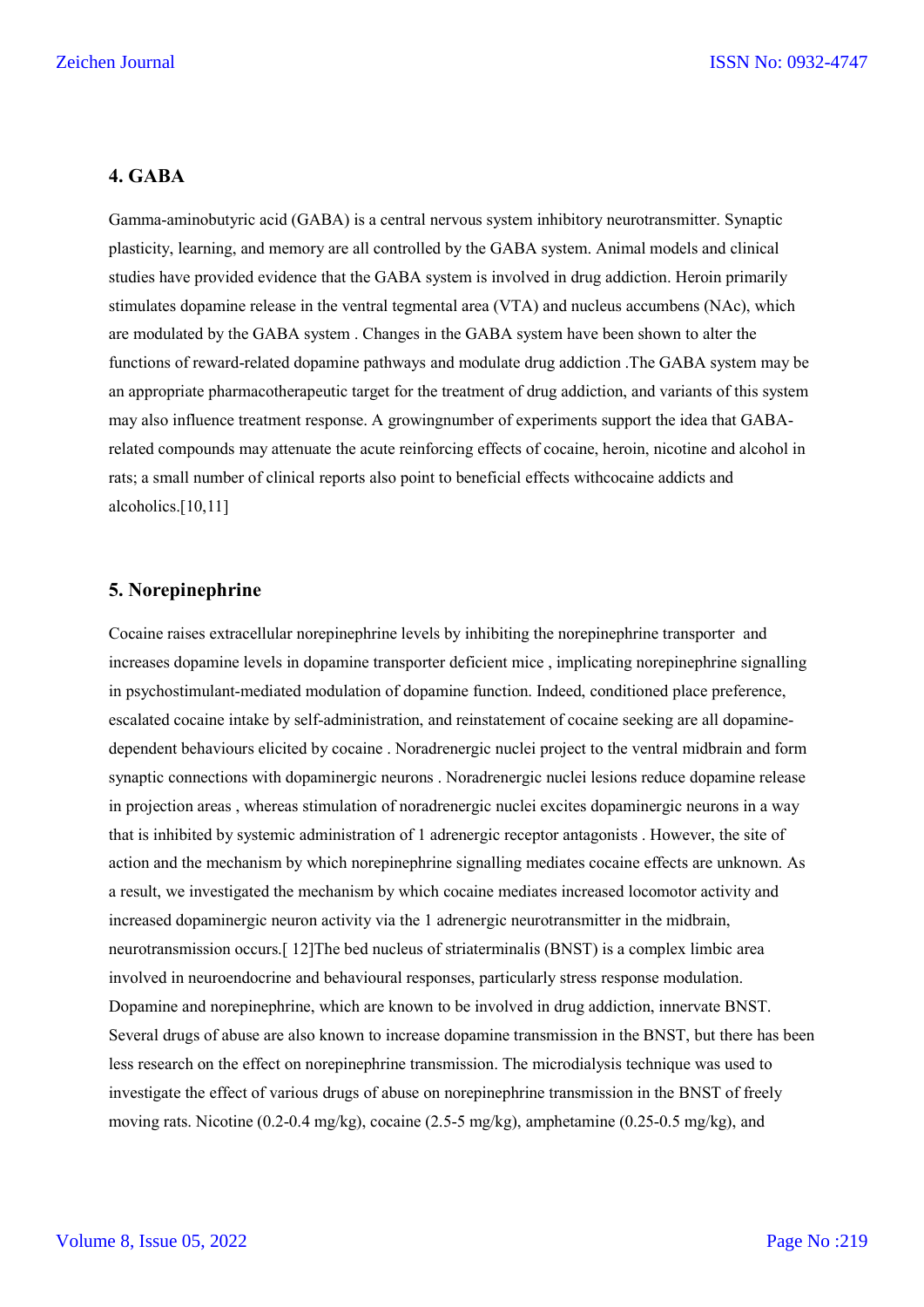ethanol (0.5-1.0 g/kg) all increased norepinephrine output dose-dependently, while morphine at 3.0 mg/kg had a lower effect than morphine at 1.0 mg/kg. These findings suggest that, despite having different mechanisms of action, many drugs of abuse have the property of increasing norepinephrine transmission in the BNST.[13]

### **6. Dinorphine**

Upregulation of kappa-opioid receptors (KOPr; encoded by OPRK1) and their endogenous agonists, dynorphin peptides (encoded by PDYN), plays different roles depending on the stage of an addiction cycle (initiation, withdrawal, or relapse). The KOPr/DYN system may also contribute to co-morbid anxiety and depression, both of which have the potential to be used in the treatment of specific drug addictions and psychiatric co-morbidity.[14]

## **7. SNP**

Single-nucleotide polymorphisms (SNPs) in OPRK1 and PDYN are obvious candidates for involvement in drug addiction susceptibility. The SNP rs1051660 (36G>T, exon 1) in OPRK1 showed a point-wise significant association with HD. The SNP rs6473797 (intron 2) was found to have a possible link to heroin and alcohol addiction. At -1986 bp upstream of the translation start site, the SNP rs35566036 (promoter region), 830 bp/indel, was discovered. In HepG2 cells, the insertion allele reduced transcription activity. This indel was strongly linked to alcoholism.

PDYN contains 1-5 copies of a 68-bp variable-number tandem repeat (VNTR) that is located -1250 bp from the translation start site and contains a putative activator protein-1 (AP-1) transcription complex binding site. There was a significant association in HD. The SNP rs1997794 (promoter region) regulates PDYN expression and is linked to alcoholism. The SNP rs1022563 (3' flanking region) was linked to opioid addiction in women but not in men.[14]

# **8. Glutamate**

Cocaine addiction is characterised by an overwhelming desire for the substance, which drives its continued use despite negative consequences. Animal models suggest that addiction-like behaviour is caused by a disruption in glutamate homeostasis in the nucleus accumbens. Rodents with chronic cocaine administration have lower levels of accumbal glutamate, whereas drug-seeking reinstatement is associated with increased glutamatergic transmission. They discovered significantly lower basal glutamate concentrations in the nucleus accumbens in cocaine addicts ( $N = 26$ ) compared to healthy people ( $N =$ 30), as well as increased glutamate levels during cue-induced craving in cocaine addicts compared to baseline. A disruption in accumbal glutamate homeostasis is a key neurometabolic feature of cocaine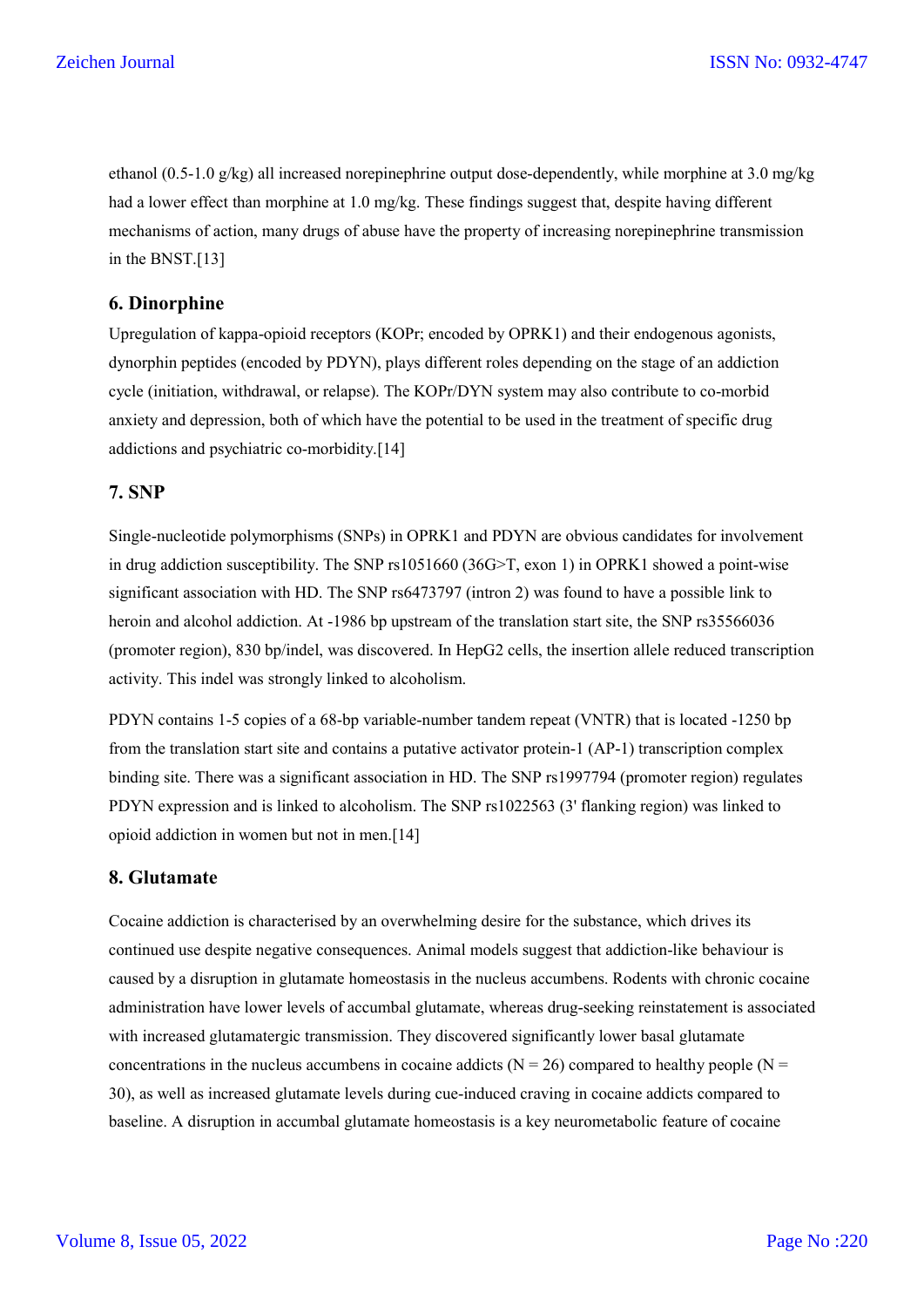addiction in humans. As a result, the glutamatergic system is a promising target for the development of novel pharmacotherapies, as well as a potential biomarker for a personalised medicine approach to addiction treatment. [15]

## **Drug Addiction-Related Pathways**

#### **1. The dopamine-related reward system**

The hypothalamus produces oxytocin (OT), a neuropeptide that is important in reward, social affiliation and bonding, associative learning, memory, and stress responses. There is now compelling evidence that OT may be a viable treatment option for the maladaptive processes associated with addiction. In marijuana addicts, OT inhibits opioid tolerance, reduces opiates self-administration, and reduces craving and stress response. There is also a negative relationship between plasma OT levels and novelty seeking, as well as increased negative affect and stress in various types of drug abuse. Abstinence from heroin causes a negative affective state characterised by dysphoria, irritability, anxiety, and abnormal stress reactivity, which drives drug seeking behaviours. Dehydroepiandrosteronesulphate (DHEAS) may buffer the effects of cortisol and contribute to resilience and successful stress adaptation. Cortisol and DHEAS, particularly the cortisol/DHEAS ratio, are being studied as neuroadaptive stress hormones to predict health outcomes. Given the well-established link between stress, drug use, and relapse, as well as the known dysregulation of hypothalamic pituitary adrenal (HPA) axis activity in substance-use disorders, the effects of OT on the stress system have gotten a lot of attention. [16]

#### **2. The oxytocin-related affiliation system**

Stress may influence mesolimbic neurotransmission, resulting in altered responses to psychoactive substances, increased susceptibility to addiction, and a greater proclivity to develop affective disorders . Endogenous CART (Cocaine- and Amphetamine-Regulated Transcript) peptide is one of the factors involved in the regulation of dopamine signalling and is expressed in many regions of the mesolimbic system (nucleus accumbens, ventral tegmental area, amygdala) and hypothalamus . CART is thought to participate in a variety of central nervous system processes, including stress response, anxiety, depression, reward, and addiction, most likely by inhibiting dopaminergic neurotransmission.

Neuroplastic adaptations within the mesolimbic dopamine system contribute to complex alterations in reward processing during the transition from recreational substance use to addiction . Both increased mesolimbic sensitivity to drug-related reward signals and decreased mesolimbic sensitivity to non-drug related rewards contribute to dysfunctional decision making and the characteristic narrowing of interests . Drug seeking and consumption compulsively dominate behaviour at the expense of previously rewarding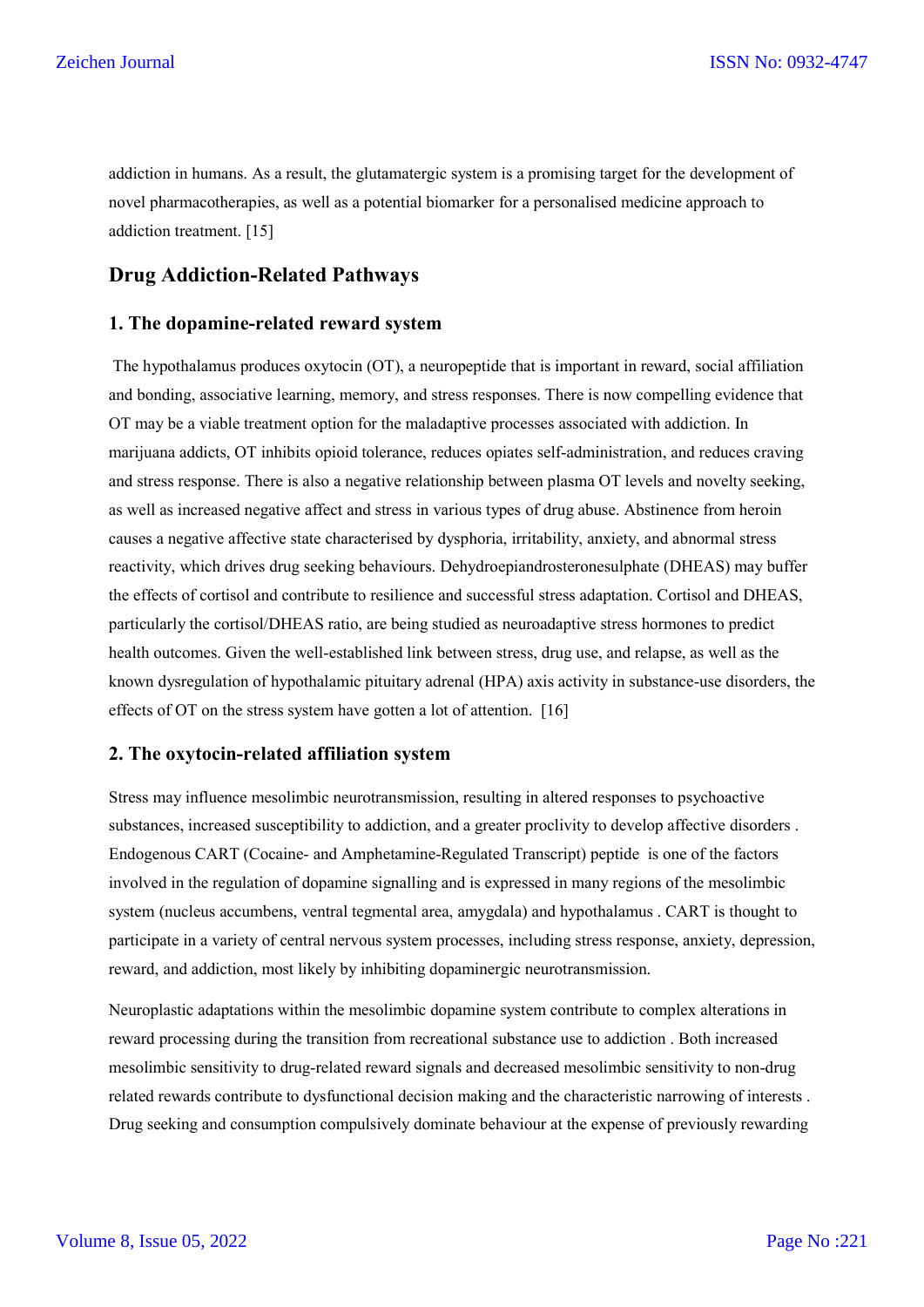ones such as social activities or hobbies. This maladaptation manifests itself at the neural level as increased activity in reward regions such as the ventral tegmental area and the substantia nigra (VTA/SN) in response to drug-related cues and impaired sensitivity in these regions to non-drug rewards such as external monetary or social reward cues. The ability to gain self-control of reward-related brain regions through non-drug reward imagery may be impaired in individuals with more severe obsessive and compulsive thoughts about cocaine use. As a result, the severity of obsessive-compulsive thoughts is inversely related to VTA/SN activation during mental imagery. [17]

#### **3. The glucocorticoid-related stress response system**

Stressful situations can cause a relapse in a dependent or abstinent person, resulting in the resumption of drug-seeking behaviour. Indeed, it has been proposed that activating the brain stress system causes glucocorticoid release, which affects dopaminergic pathways. Furthermore, the noradrenergic system innervates the extrahypothalamic BSS via the nucleus tractussolitarius (NTS), resulting in a feedforward loop between the corticotropin-releasing factor (CRF) and noradrenaline (NA), which is important in drug addiction and relapse. Glucocorticoids interact with two receptors: the mineralocorticoid receptor (MR) and the glucocorticoid receptor (GR), which bind to a GRE site in tyrosine hydroxylase (TH), increasing TH synthaesis and, ultimately, dopamine (DA) release in the nucleus accumbens. PKA and PKC also regulate the cAMP response element binding protein (CREB). The results obtained after pretreatment of morphine-withdrawn rats with mifepristone and spironolactone (GR and MR antagonists, respectively) indicate that glucocorticoids play an important role in addiction because GR would activate ERK and CREB in the NTS, phosphorylating serine 31 and activating TH and, indeed, noradrenergic release in the paraventricular nucleus (PVN).[18]

#### **Conclusion and Future Direction**

Understanding the role of the CRF systems in addiction not only provides insight into the neurobiology of the dark side of addiction, but also provides novel targets for identifying vulnerability to addiction and the treatment of addiction. The computational role of DA in the brain through synaptic plasticity and its involvement in several neuropsychiatric disorders, which may shed light on the complicated task of DA in the nervous system. 5-HT2C receptor agonists could be further tested as a potential treatment for psychostimulant addiction. Antagonizing *α*1 adrenergic receptor signaling has yielded promising results in both, and clinical settings for substance use disorders. The recurring activation of NE transmission in the BNST contributes to the alteration of the function that BNST assumes in how the behavioural response to stress manifests, favoring the establishment of the stress-induced drug seeking. the important role of Prodynorphin polymorphism in Heroin dependence and may guide future studies to identify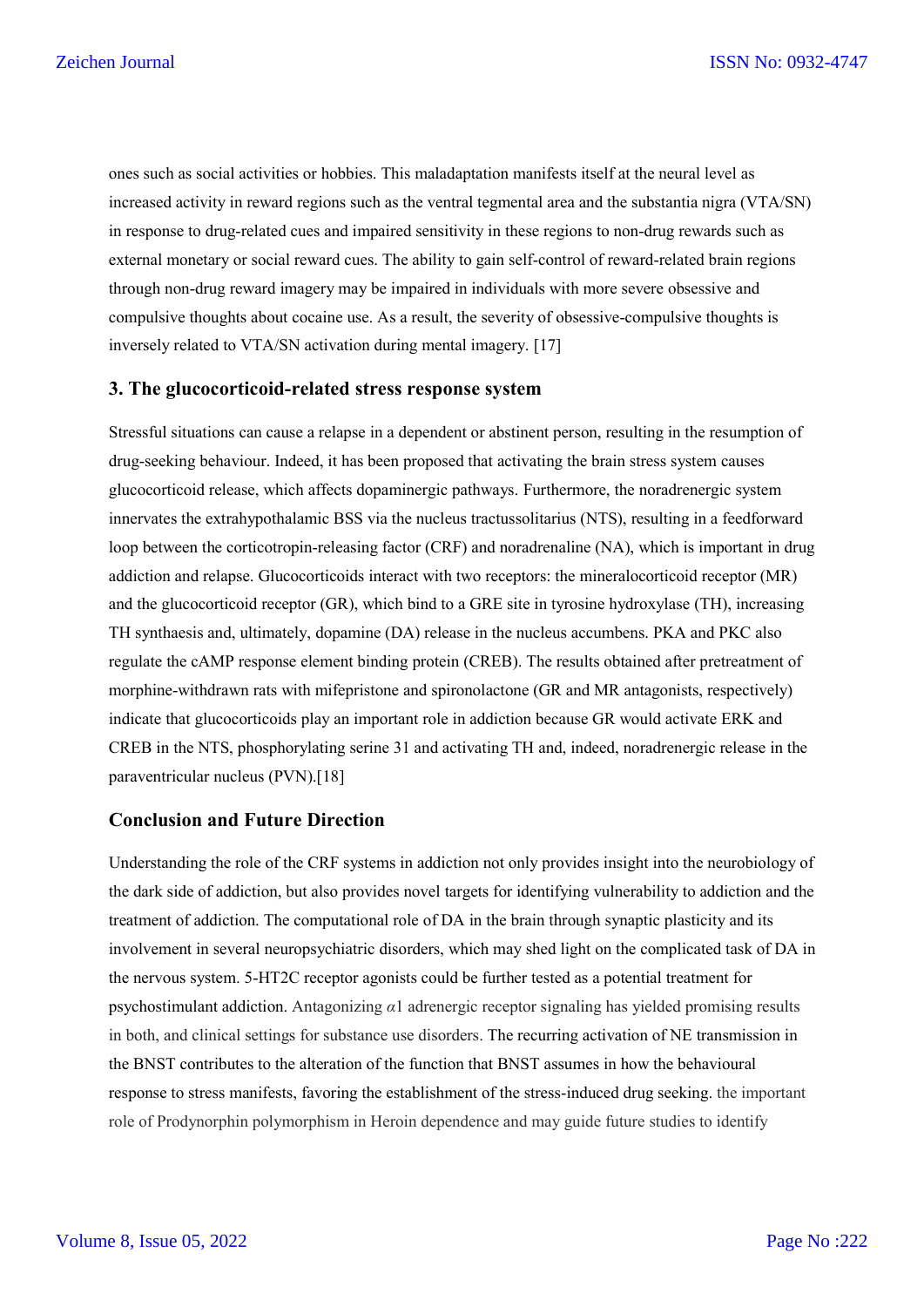genetic risk factors for Heroin dependence. The glutamatergic system as a promising target for the development of novel pharmacotherapies, and in addition, as a potential biomarker for a personalized medicine approach in addiction. These results suggest that OT may be useful in the attenuation of craving, withdrawal symptom in heroin-dependent patients and might be considered a new potential treatment for heroin dependence where positive effects of OT on stress-related hormones may be involved in this effect of OT. The severity of obsessive-compulsive thoughts is inversely related to VTA/SN activation during mental imagery. glucocorticoids have a prominent role in addiction because GR would activate ERK and CREB in the NTS, phosphorylating serine 31 and activating TH and indeed noradrenergic release in the paraventricular nucleus (PVN). These are the major future goals to treat the addiction successfully.

#### **Acknowledgements**

Authors thanks Dean Dr. Bharath,Dr. V. Madhavan, Dr. Anbu, Dr. Maheshwari E and Dr. Harish, Faculty of Pharmacy, Ramaiah University of Applied Science, Bangalore and Karnataka, India.

**Conflicts of Interest:** There are no conflicts of interest among the authors

#### **References**

- 1. Kupnicka, P., Kojder, K., Metryka, E., Kapczuk, P., Jeżewski, D., Gutowska, I., Goschorska, M., Chlubek, D. and Baranowska-Bosiacka, I. Morphine-element interactions–The influence of selected chemical elements on neural pathways associated with addiction. *Journal of Trace Elements in Medicine and Biology*, *60*,(2020) p.126495
- 2. Takzare, N., Samizadeh, E., Shoar, S., Zolbin, M.M., Naderan, M., Lashkari, A. and Bakhtiarian, A. Impacts of morphine addiction on spermatogenesis in rats. *International Journal of Reproductive BioMedicine*, *14*(5), (2016) p.303.
- 3. Yazdanfar, N., Farnam, A., Sadigh-Eteghad, S., Mahmoudi, J. and Sarkaki, A., 2021. Enriched environment and social isolation differentially modulate addiction-related behaviors in male offspring of morphine-addicted dams: The possible role of μ-opioid receptors and ΔFosB in the brain reward pathway. *Brain Research Bulletin*, *170*,(2021) pp.98-105.
- 4. Caspani, G., Sebők, V., Sultana, N., Swann, J.R. and Bailey, A. Metabolic phenotyping of opioid and psychostimulant addiction: A novel approach for biomarker discovery and biochemical understanding of the disorder. *British Journal of Pharmacology*, *179*(8),(2022) pp.1578-1606.
- 5. Ignaszewski, M.J. The epidemiology of drug abuse. *The Journal of Clinical Pharmacology*, *61*,(2021)pp.S10-S17.
- 6. Koob, G.F. The role of CRF and CRF-related peptides in the dark side of addiction. *Brain research*, *1314*,(2010) pp.3-14.